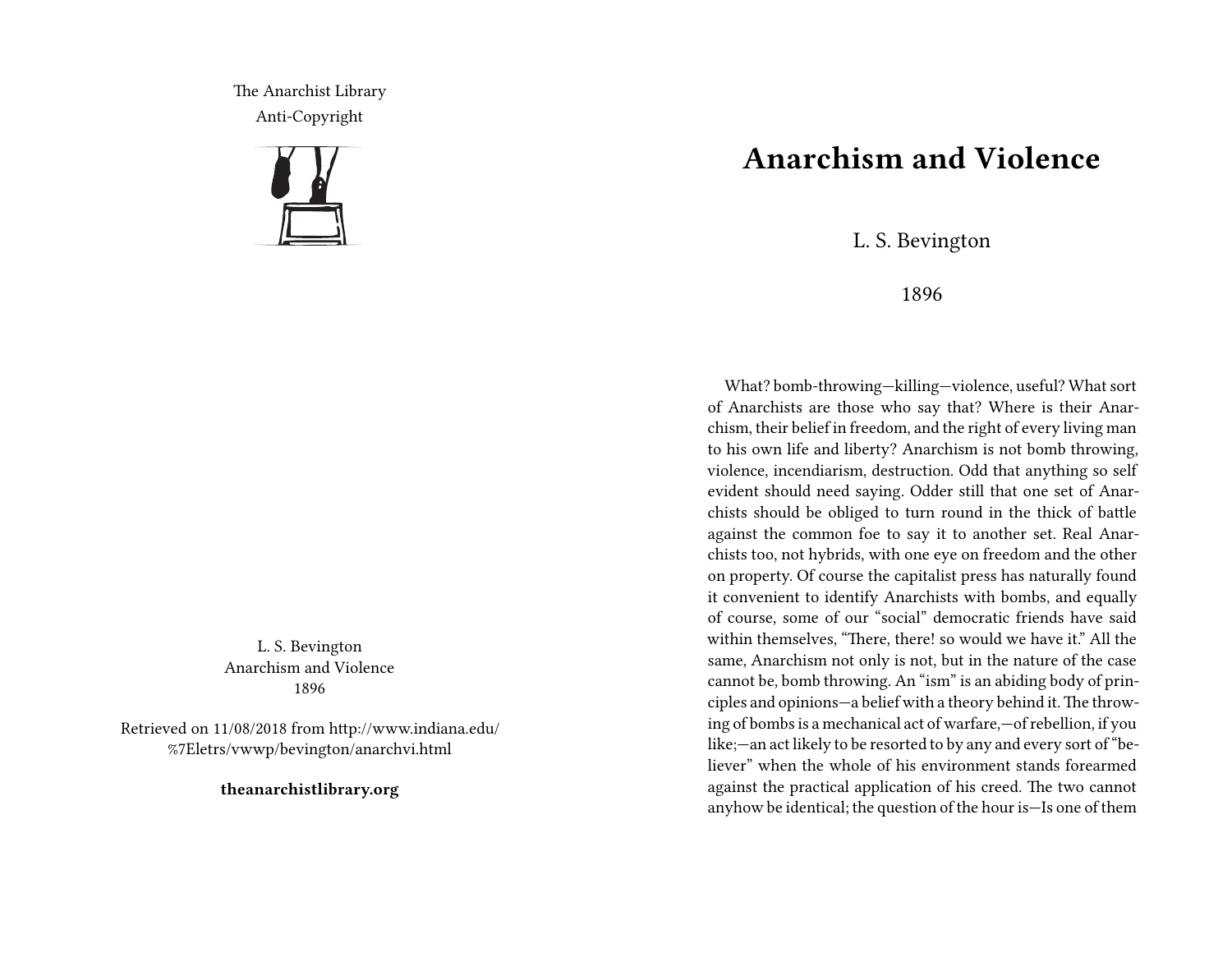ever a rational outcome of the other? Can anyone professing this particular "ism" resort to this kind of act, without forfeiting his consistency? Can a real Anarchist—a man whose creed is Anarchism—be at the same time a person who deliberately injures, or tries to injure, persons or property. I, for one, have no hesitation in saying that, if destitute because of monopoly, he can.

I go even further. It seems to me that under certain conditions, (within and without the individual) it is part and parcel, not of his Anarchism but of his personal whole heartedness as an Anarchist, that he feels it impossible in his own case not to abandon the patiently educational for the actively militant attitude, and to hit out, as intelligently and intelligibly as he can, at that which powerfully flouts his creed and humanity's hope, making it (for all its truth, and for all his integrity) a dead letter within his own living, suffering, pitying, aspiring soul. I may be wrong, but it seems to me that there are now and again conditions under which inaction on the part of the Anarchists amounts to virtual partisanship with the "reaction", and this, even though the only kind of effectual activity left open to them be of the directly militant kind.

The extraordinarily rapid spread of our Ideal during the past few years seems to me to have been indirectly indircetly but clearly traceable to the quickening effect of the militant but generally intelligible acts of a few maddened individuals upon the thousands of minds in all countries which were already unconsciously hungry for the Idea, and which found themselves thus compelled to closer reflection and aroused to definite self‐recognition as Anarchists.

For what is Anarchism? Belief in Anarchy as the ultimate solution of all social and economic difficulties. A belief, that is, that Anarchy (or freedom from laws made and fixed by man for man,) is the ideal state in which alone complete harmony and a self adjusting equilibrium between our individual interests and our social instincts can be secured and maintained. A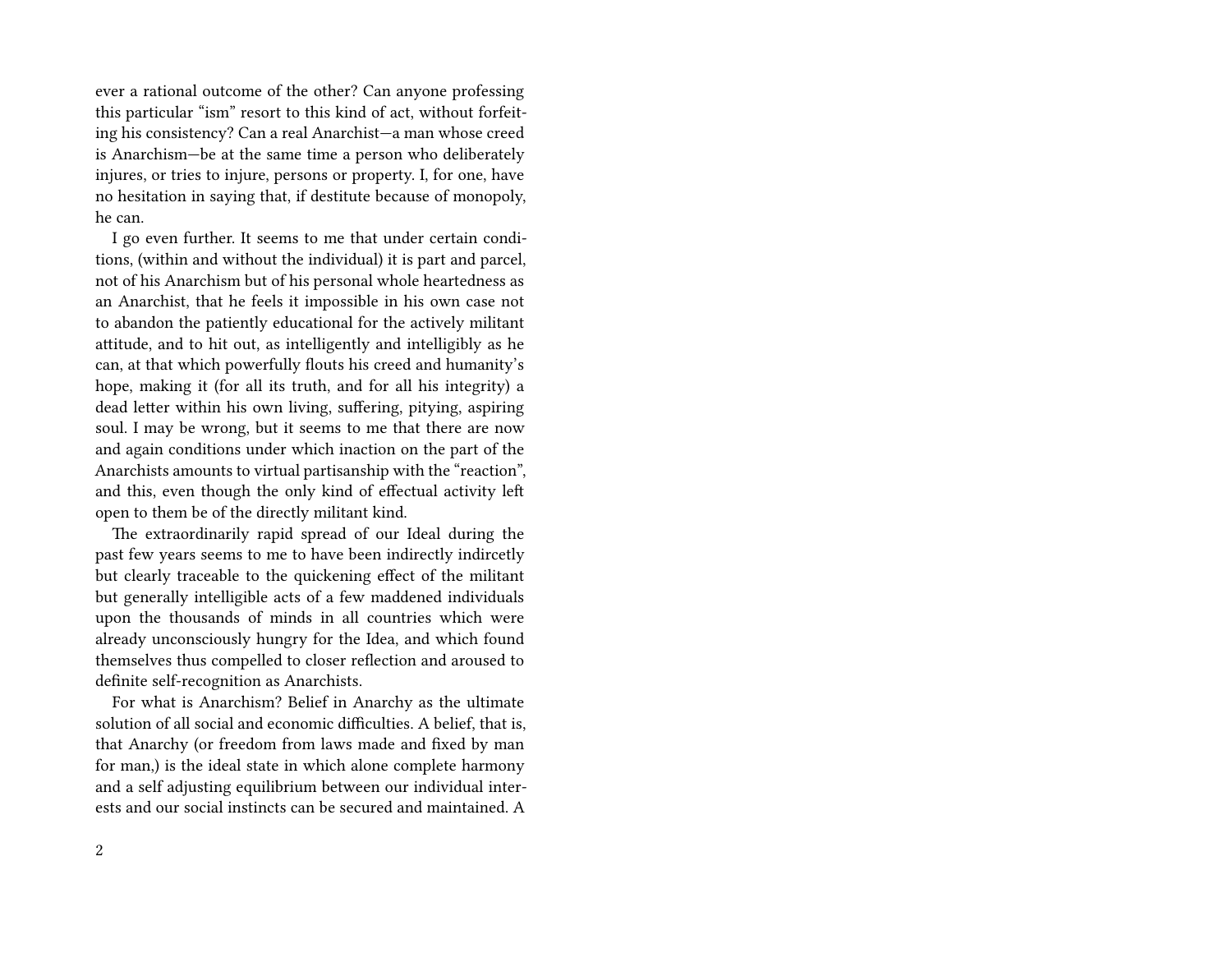belief that nearly all human depravity on one hand, and nearly all human wretchedness on the other, have been brought about through men's bondage to the coercive regulations imposed by fallible, purblind humans on one another, in the interests, not of general progress and universal friendship, but of this or that imposing class. Anarchy, which claims the full release of the majority from the dictation of the minority, and likewise the full release of the minority from the dictation of the majority, means, further, the removal of all the enervating restrictions and excuses which have hitherto hindered the individual from developing his self‐controlling tendencies in spontaneous obedience to the inevitably social and peaceful instincts of his own humanity, as a creature who from time immemorial has been incessantly dependent on his fellows for all the necessaries and amenities of life. Anarchy means a life for man analogous, on a higher plane, to the life of bees, beavers, ants, and other gregarious creatures, who have not only all natural resources, but also one another's products freely and peacefully open to them, and who do but cooperate the more perfectly and happily in securing the common interests of all for the fact that they are free, as individuals to follow their inherent instincts and inclinations untrammelled by considerations so foreign to their well being as property laws within their own communities.

Despite its supreme advantages, our faculty of language has immensely complicated and confused our development as social beings, since it has decoyed us by means of dangerous and misleading abstractions from the surely and safely educational paths of actual experience, causing a long and painful digression from the natural high road of our progress as a species.

Language!—hence, on one hand, the abstractions, "property", money, credit, law, subjection, crime; and on the other, those sad resulting concretes,—poverty, parasitism, degeneration, despair, and the wholesale tormenting of man by man. Nature shows us that among wild creatures, destitute of true language, and so safe against abstractions and prejudices, it is precisely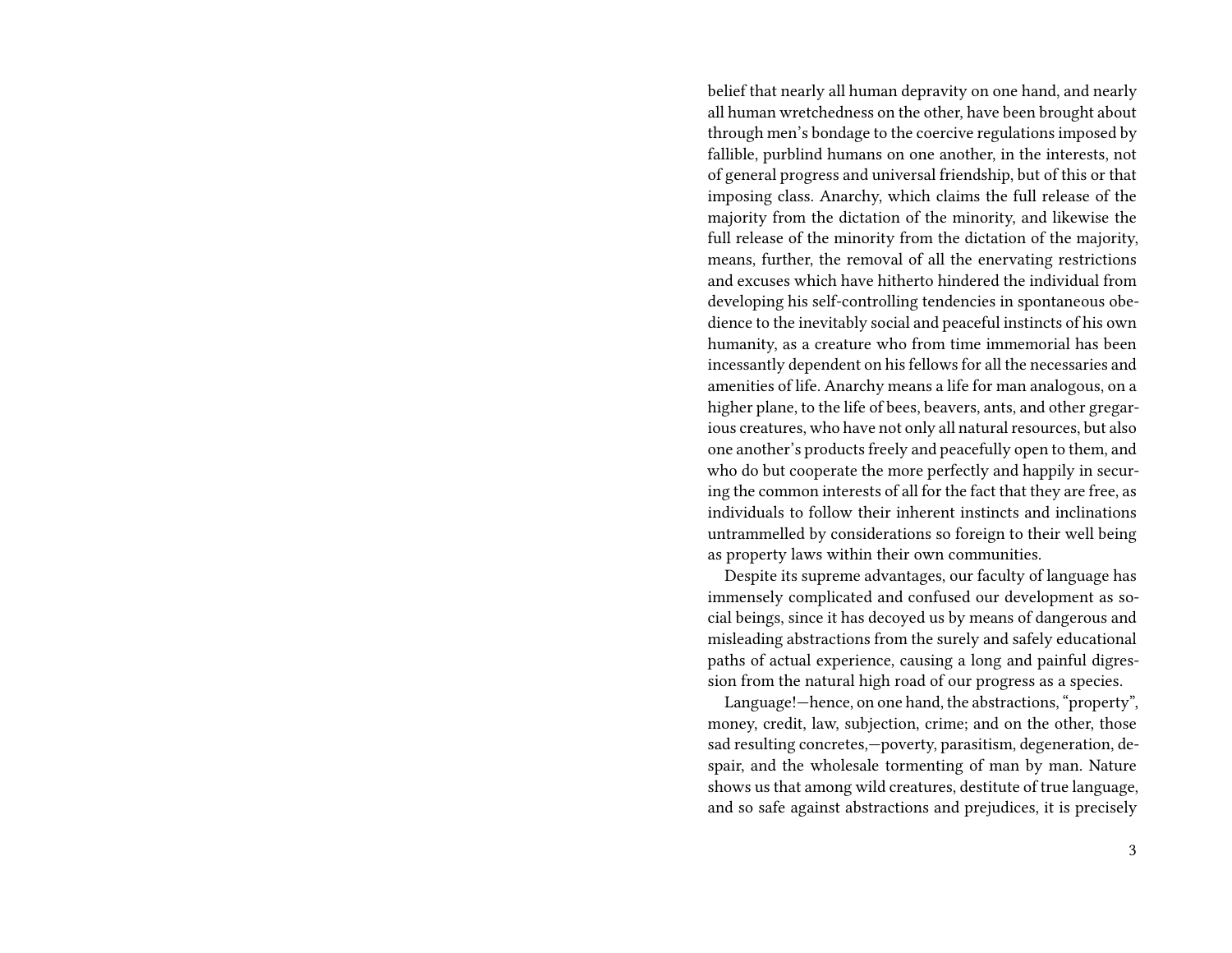the most social which have become the most intelligent. We human beings cannot develop develope wholesome customs, at once tough and flexible,—self modifying and fitted to our individual comfort and our reciprocal protection by one another, so long as we are harassed by the crude provisions of artificially coercive law. And we are, one and all, the poorer for this.

For, surely, the world's wealth should be at least as freely accessible to every human creature as it is to every other creature. Surely the natural human being should be as free to use his whole set of faculties from the first, and so to be a joy to himself and a welcome "fellow" to his fellows, as is the mere bee or beaver. It would be possible enough if once we could explode that property superstition which involves, and ever must involve government—or the coercive regulation of everybody's life and chances so as to suit those who can obtain prohibitive custody of the natural and produced capital of the race.

But now—what is there about Anarchism which should suggest, justify, or render intelligible the use of violence in any of those who profess it? Anarchy in itself bodes peace; with happy, amicable co-operation. Where Anarchy is already the rule with an intelligent species, deliberate violence, whether organised or not, can never be needed between the members of that species, but only in casual self‐defence, or in the repelling of aggression from without. (Even under Anarchy, I fear we shall sometimes have to kill rattlesnakes, tigers and noxious vermin!) Anarchy, however, means—No more dividing of a race against itself, through the contentious and antagonisms of nations and classes; no more dividing of the individual against himself, as a luckless creature who can only be his best, socially at his own risk and cost; or, egotistically, at social risk and cost.

Were the conditions in which we live our present lives a condition of freedom from all laws that fall short of, or are in conflict with the natural and salutary laws of life—then indeed

But let us stick to our text—"Bomb‐throwing is not Anarchism"; and whenever violent action is unintelligent and merely rancorous, it is as foolish and inexpedient as it is base.

Killing and injuring are intrinsically hideous between man and man. No sophistry can make "poison" a synonym of "food", nor make "war" spell "peace". But there are cases where poison becomes medicinal, and there is such a thing as warring against the causes of war. No Anarchist incites another to violence, but many an Anarchist repudiates, as I do, the hypocritical outcry against Anarchist militancy raised by those who pass their lives in active or passive support of the infamous institutions which perpetuate human antagonisms and effectually hinder the arrival of that peace and prosperity for which the world is waiting.

Meanwhile let us leave undiscriminating killing and injuring to the Government—to its Statesmen, its Stockbrokers, its Officers, and its Law.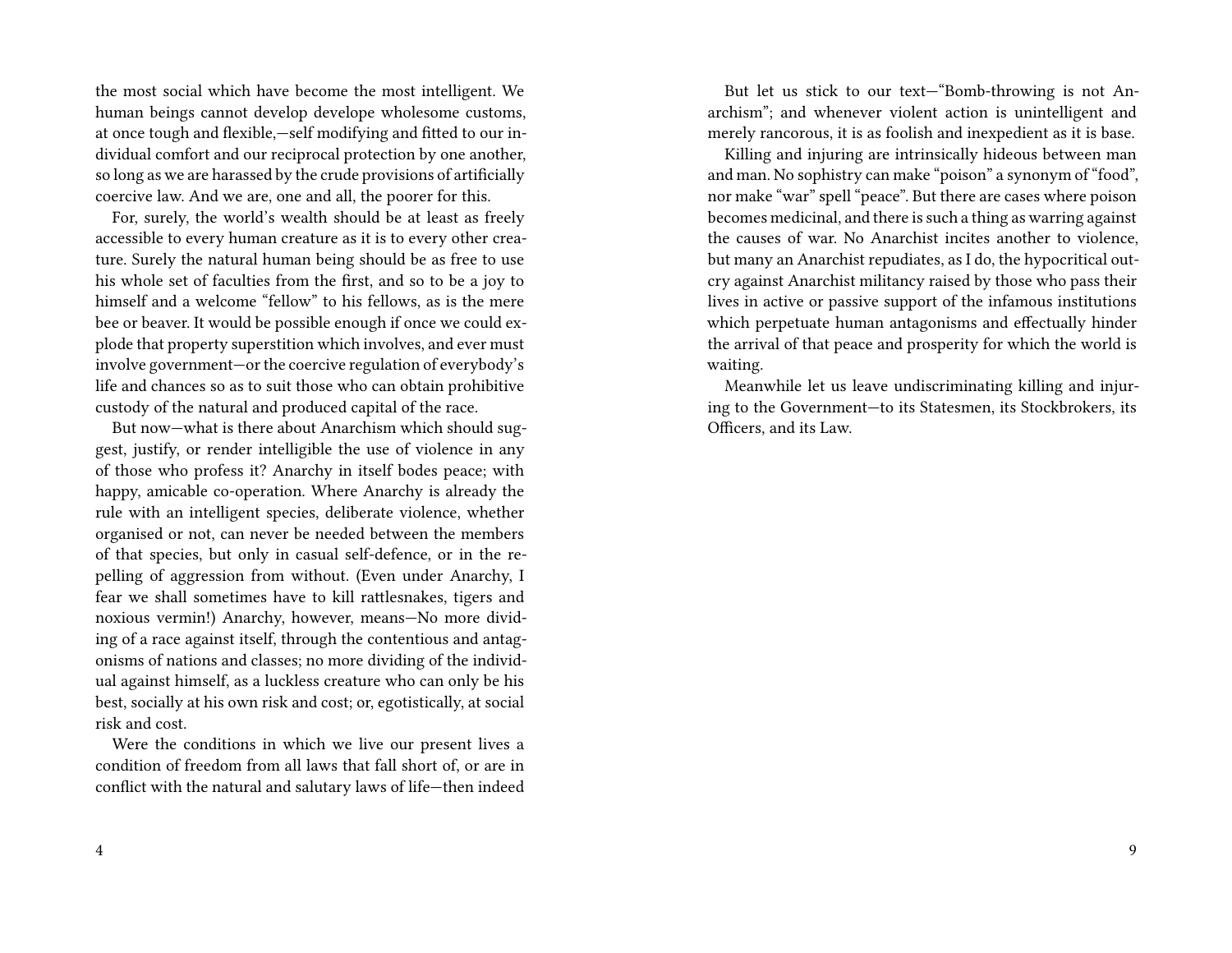and says—"Give me your purse, and leave me free to do my will with you by its means." But we will listen to no 'crat at all; the wage system is developing after its kind, so is the Government superstition. In their nature intimately dependent on one another, in destroying the root of one, we destroy both. Capitalism must evolve—but if we love its victims, and either through experience or sympathies participate in their sufferings, we shall see to it that the cursed thing be laid low in mid career.

The enemies of our cause are exceedingly anxious that no moral distinctions be drawn on this burning question of Anarchist violence. The big, indiscriminating, morally inert public are encouraged in their prejudices by the capitalist press, which is at once their sycophant and their deceiver. For the blind and their leaders all violence is held to be vile, except legalised and privileged violence on an enormous scale. Cordite, manufactured wholesale by poor hired hands for the express purpose of "indiscriminate massacre of the innocent" in the noble cause of markets and of territory, is regarded with stupid equanimity by the very same public who are taught by their pastors and masters to cry "Dastard!" when a private individual, at his own risk, fights a cordite-manufacturing clique of privileged rogues with their own weapons.

Of course we know that among those who call themselves Anarchists there are a minority of unbalanced enthusiasts who look upon every illegal and sensational act of violence as a matter for hysterical jubilation. Very useful to the police and the press, unsteady in intellect and of weak moral principle, they have repeatedly show themselves accessible to venal considerations. They, and their violence, and their professed Anarchism are purchaseable, and in the last resort they are welcome and efficient partisans of the bourgeoisie in its remorseless war against the deliverers of the people.

would violence find no place in our conduct towards our fellow mortals.

But we live in a world where property‐getting is made virtually compulsory, under penalty of one kind or another; and to us also who abominate property‐seeking and property‐wielding as the poisonous root of every misery and turpitude. We who are full of the spirit of what shall be, and who ceaselessly and hungrily press towards its realisation, cannot—dare not—be frankly and fully ourselves in our dealings with our fellows, because some of these fellows have decreed that neither industry nor good citizenship shall be the passport to food and freedom, but solely and simply—money, or its phantom "credit". But, so long as Government exists, we cannot, even as an experiment, establish Anarchy , ' we cannot live our individual lives as Anarchists,—freely, uprightly, simply, generously, bravely—in the midst of a political society where it is virtually punishable with death or misery to turn one's back on legal considerations for the sake of moral considerations. We cannot live as we wish in an artificial society presided over by an unpunishable set of punishers—any Government. Government, whatever its form, is Property's body guard and hireling, and in the nature of the case cannot admit the independent freedom of any citizen whatever without self frustration. So long as artificial Law exists, every citizen falls perforce into one of two categories, he belongs virtually either to the property seeking, law abiding class, or to the law breaking, law ignoring, "criminal" class. The law may not legally be experimented upon or even improved upon by extra-legal methods; it will punish you if you ignore its provisions in any of your dealings on the plea of having discovered a shorter or better way to well‐being. And another desperate feature of the Anarchist case lies in the fact that Government is a permanent necessity so long as property remains a recognised and tolerated institution. So long as this purely conventional bond between any man